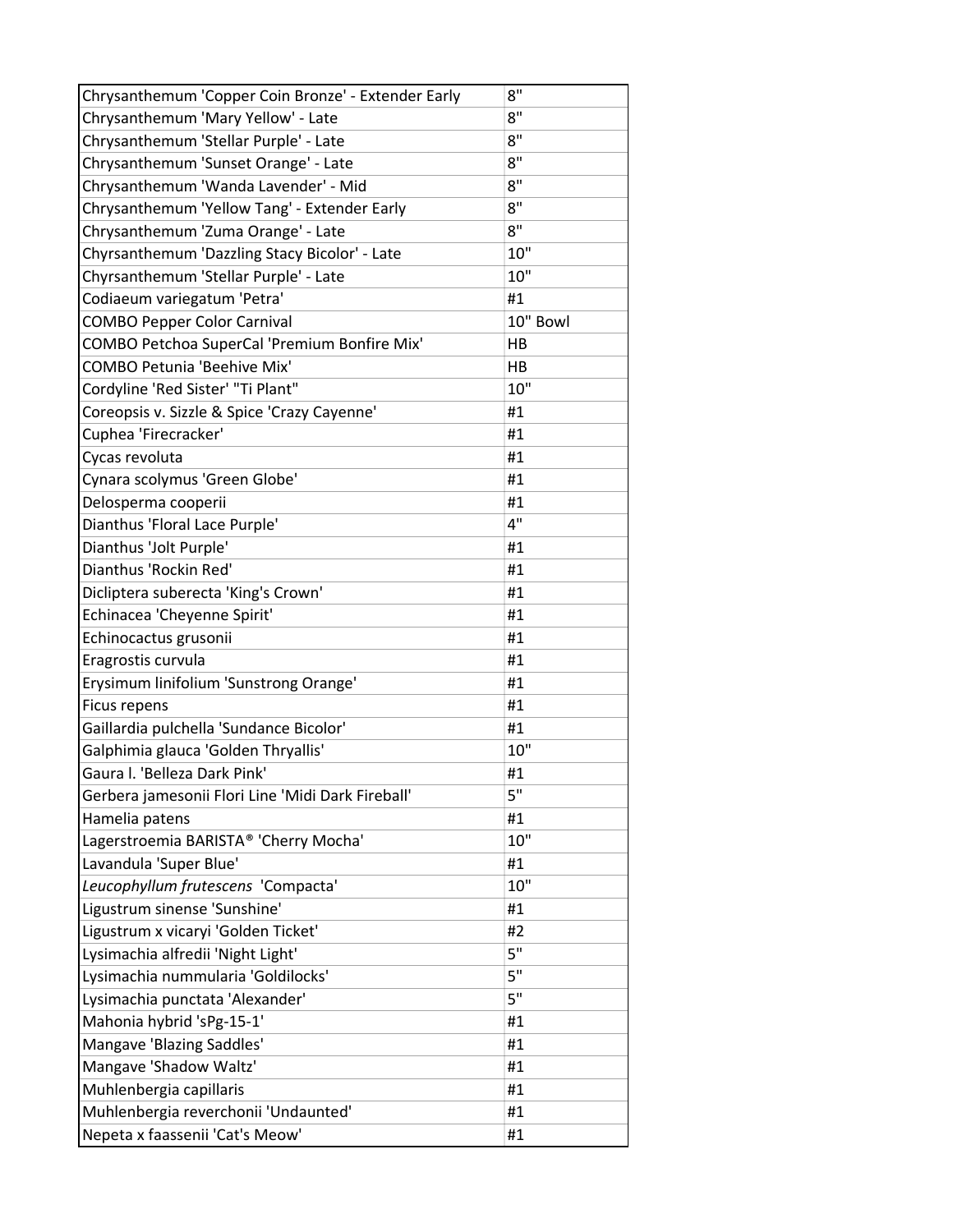| Nepeta x faassenii 'Walker's Low'        | #1    |
|------------------------------------------|-------|
| Origanum vulgare 'Aureum'                | 5"    |
| Pac Choi 'Violetta'                      | #1    |
| Parthenocissus tricuspidata 'Veitchii'   | #1    |
| Pavonia hastata                          | #1    |
| Pavonia lasiopetala                      | #1    |
| Perovskia atriplicifolia                 | #1    |
| Petchoa SuperCal Mix                     | HB    |
| Platycodon grandiflorus ' Pop Star Blue' | #1    |
| Platycodon grandiflorus 'Pop Star Pink'  | #1    |
| Platycodon grandiflorus 'Pop Star White' | #1    |
| Plectranthus 'Velvet Elvis'              | #2.29 |
| Plectranthus 'Velvet Lady'               | #2.29 |
| Pot-a-peno Jalapeno Pepper               | HB    |
| Rosmarinus officinalis 'Arp'             | #1    |
| Rosmarinus officinalis 'Prostratus'      | #1    |
| Salvia farinacea 'Henry Duelberg'        | #1    |
| Salvia farinacea 'Sallyfun Blue'         | #1    |
| Salvia greggi 'Arctic Blaze Fuschia'     | #1    |
| Salvia greggi 'Mirage Cherry Red'        | #1    |
| Salvia greggi x 'VIBE Ignition Purple'   | #1    |
| Salvia greggii 'Mirage Deep Purple'      | #1    |
| Salvia greggii 'Mirage Pink'             | #1    |
| Salvia greggii 'Mirage Rose Bicolor'     | #1    |
| Salvia greggii 'Mirage Salmon'           | #1    |
| Salvia greggii 'Mirage White'            | #1    |
| Salvia gregii 'Blue Note'                | #1    |
| Salvia leucantha                         | #1    |
| Salvia m. x 'Royal Bumble'               | #1    |
| Salvia microphylla 'So Cool Pale Blue'   | #1    |
| Salvia nemorosa 'April Night'            | #1    |
| Salvia nemorosa 'Marvel Blue'            | #1    |
| Salvia nemorosa 'Marvel Rose'            | #1    |
| Salvia nemorosa 'Pink Dawn' PW           | #1    |
| Salvia officinalis 'Aurea'               | 5"    |
| Salvia x 'Skyscraper Dark Purple'        | #1    |
| Scabiosa columbaria 'Butterfly Blue'     | #1    |
| Sedum 'Lemon Ball'                       | #1    |
| Sedum n. 'Carnicolor'                    | 5"    |
| Senna corymbosa                          | 10"   |
| Symphiotrichum oblongifolium             | #1    |
| Tagetes erecta 'PAS1060543'              | #1    |
| Tagetes erecta 'PAS1060545'              | #1    |
| Tagetes patula 'PAS1077390'              | 4"    |
| Tagetes triploid 'Endurance Yellow'      | 4"    |
| Torenia 'Summer Wave Amethyst'           | HB    |
| Tulbaghia v. variegata                   | #1    |